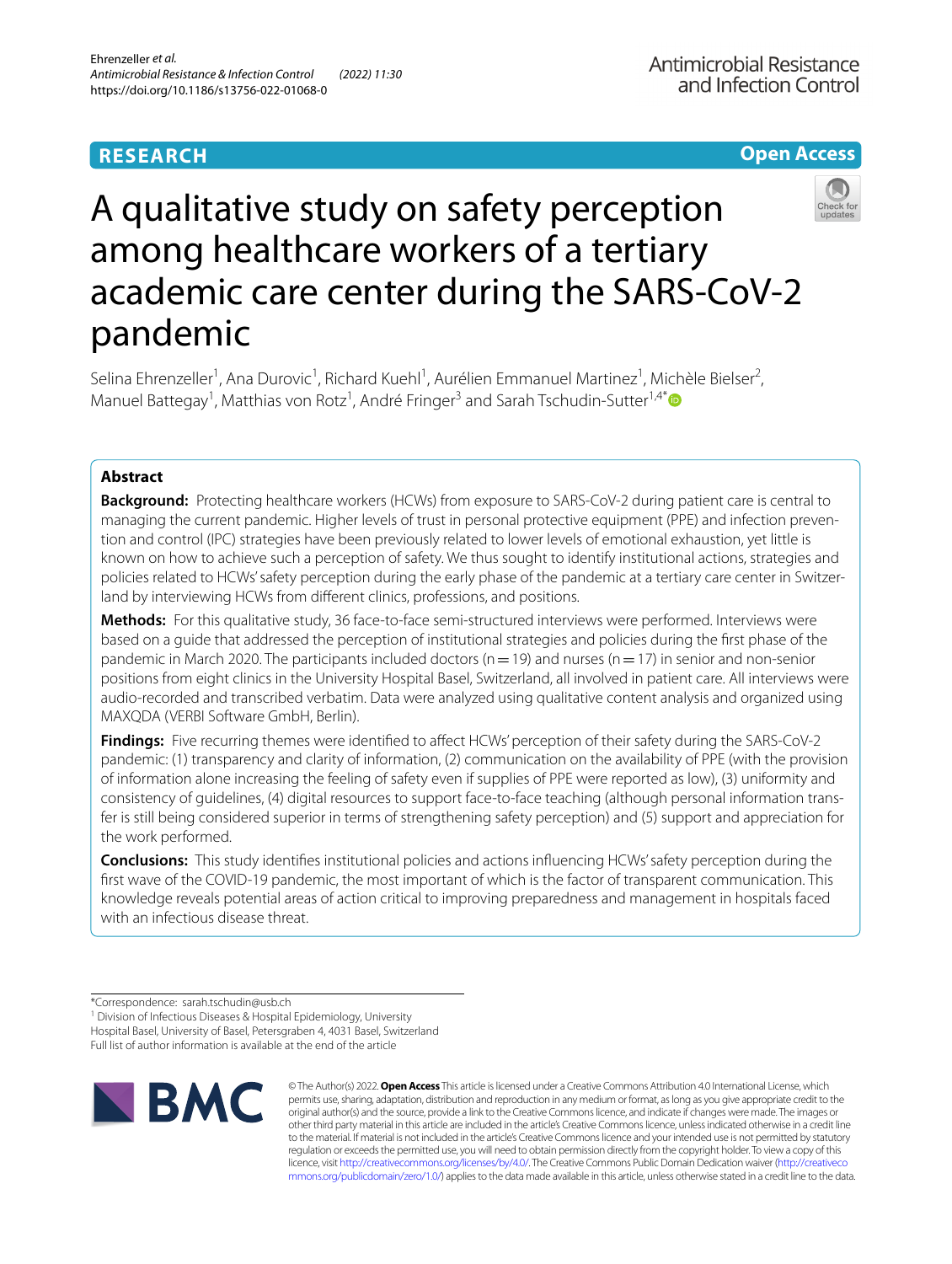**Keywords:** SARS-CoV-2, COVID-19, Infection prevention and control, Personal protective equipment, Safety, Qualitative study

# **Introduction**

Occupational exposure to SARS-CoV-2 has caused many infections and related deaths among healthcare work-ers (HCWs) worldwide [\[1](#page-6-0)]. Thus, protecting HCWs from exposure to SARS-CoV-2 during patient care has been central to managing the current pandemic. Consequently, institutions strived to secure adequate personal protective equipment (PPE) and to provide infection prevention and control (IPC) guidance. Yet, as knowledge on and training in IPC practices may be limited, such eforts may not suffice to address the needs of frontline HCWs who have experienced substantial emotional and physical stress, especially during the early phases of the pandemic [[2–](#page-6-1)[4\]](#page-6-2). Higher levels of trust in PPE and IPC strategies have been previously related to lower levels of emotional exhaustion [[5\]](#page-6-3), yet little is known on how to achieve such a perception of safety and which policies and actions may cause HCWs to feel unsafe. Prior studies conducted on this topic have included HCWs in fairly homogeneous groups of participants in terms of profession, position or department [\[2](#page-6-1), [3](#page-6-4), [6,](#page-6-5) [7\]](#page-6-6). To gain a broader understanding, we sought to identify institutional actions, strategies and policies related to HCWs' safety perception during the early phase of the pandemic at a tertiary care center in Switzerland by interviewing HCWs from diferent departments, professions and positions. We chose a qualitative study approach as it allows a deeper understanding of the HCWs' experiences with the aim to provide future guidance on how to strengthen HCWs' safety perception and an institution's ability to deal with a novel infectious disease threat.

#### **Methods**

## **Study design**

We used a qualitative descriptive research design [[8](#page-6-7), [9](#page-6-8)] that involved conducting semi-structured indepth interviews with HCWs from key departments involved in the pandemic response at our institutions and deductive-inductive content analysis. Participants were chosen as detailed below. As a quality assessment project, the responsible ethics committee confirmed that approval was not required (EKNZ-Request-2020-00931). Nevertheless, all HCWs provided written informed consent and knew that they could discontinue the interview at any point without negative consequences.

# **Setting**

The University Hospital Basel is a tertiary care center admitting more than 35,000 adult patients annually and comprising 813 beds. It provides acute care and hospital services in the city of Basel (approximate population: 200,000) and serves as a referral center for patients requiring specialized medical care for the north-western part of Switzerland. At the beginning of the pandemic, a task force was set up to determine the pandemic management at the hospital. The task force, which was chaired by the hospital management and included representatives from various departments, met one to three times weekly.

## **Participants**

The sampling was purposeful and criterion-based to include HCWs that were involved in direct patient care during the initial acute phase of the SARS-CoV-2 pandemic in March 2020. Employees from diferent departments that were involved in patient care were eligible for inclusion.

We used email to contact HCWs  $(n=36)$  from eight diferent clinics, including the medical outpatient clinic, the emergency department, the department of obstetrics and gynecology, the department of anesthesiology, the division of infectious diseases & hospital epidemiology, the intensive care unit, the SARS-CoV-2 cohort ward of the division of internal medicine and the clinic for transplantation immunology and nephrology. We chose these clinics given their key involvement in the management of suspected or confrmed SARS-CoV-2 infected patients. A more detailed description of the characteristics of participants is provided in the Additional fle [1:](#page-6-9) Table S1.

## **Data collection**

A medical doctoral candidate (SE) conducted face-toface semi-structured interviews during August and September 2020. She had not been involved in developing the measures taken in the hospital as she started working in the division of infectious diseases & hospital epidemiology after the frst wave. She explained the study goal and procedure for the interviews to the participants when obtaining the informed consent and reviewed them again in her opening remarks before the interview.

We developed a semi-structured interview guide (see Additional file [2:](#page-6-10) Table S2) based on the objectives and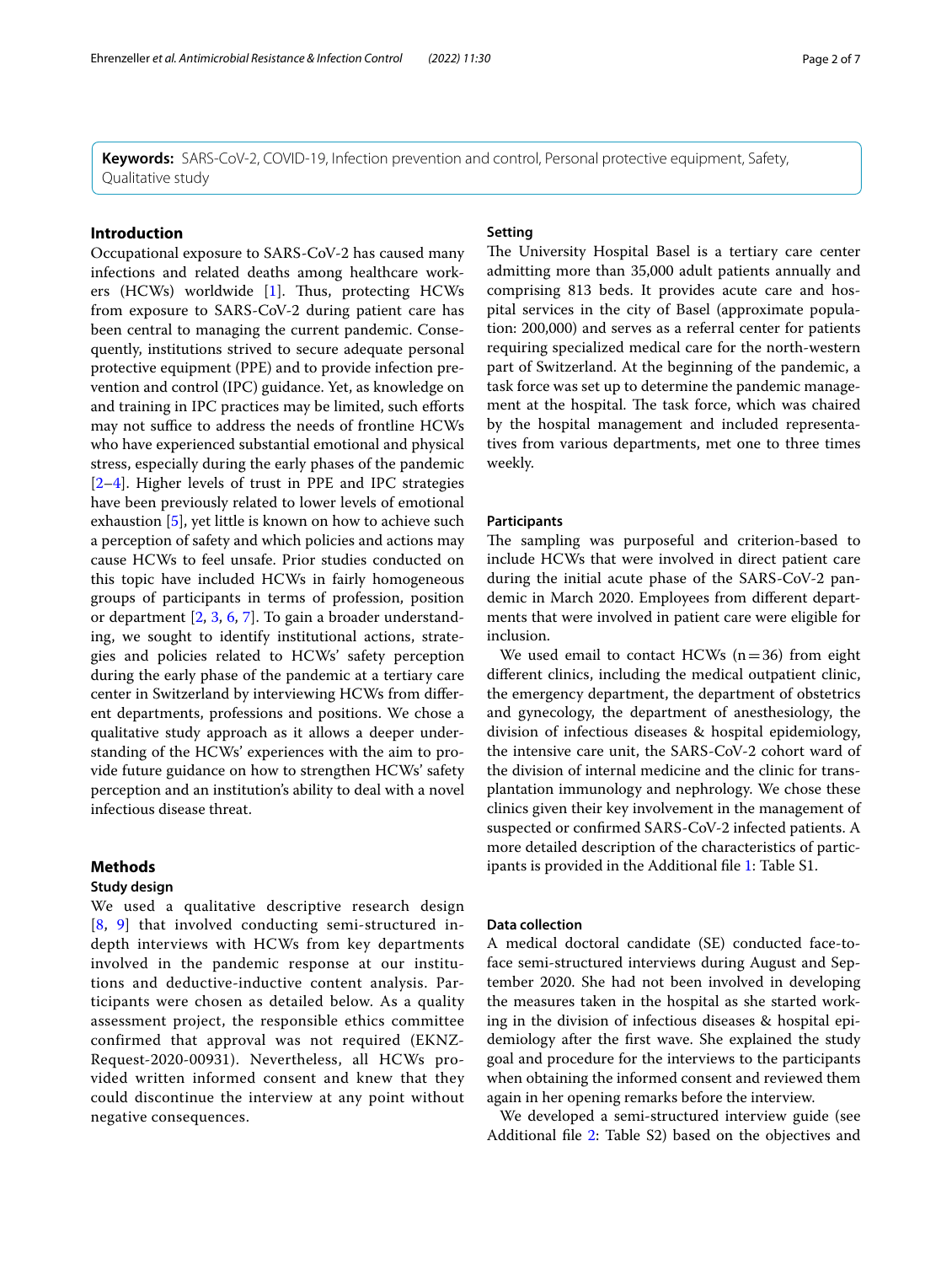the personal experiences with the COVID-19 situation from the perspective of the division of infectious diseases & hospital epidemiology.

The interview guide consists of nine topics which were discussed in a peer debriefng to have been the most important and which were used as a coding frame for data analysis: (1) material availability, (2) IPC guidelines, (3) training opportunities, (4) security (including visitor management), (5) communication, (6) diagnostics and testing strategy, (7) data management, (8) research and (9) preparedness and personal lessons learnt. We digitally recorded and transcribed verbatim all interviews. We excluded personal identifers.

## **Data analysis**

We coded the data with deductive-inductive qualitative content analysis according to Schreier [[10\]](#page-6-11) to categorize the codes into themes and sub-themes.

We followed a clear step-by-step approach. We categorized the transcripts using a code system based on the main themes deductively taken from the interview guide. In a second step we added subcategories that emerged inductively from the text. During the coding process, we realized that some categories in connection with feelings of insecurity of the HCWs stood out. Consequently, we recoded the entire dataset looking only at "security factors" the HCWs mentioned, which creates a new inductive code system. The subsequent analysis of the individual categories was category-based and comparative between the groups e.g. senior and non-senior employees as well as nurses and physicians.

To ensure the accuracy of the methodology, we involved an external consultant to present the process of coding and methodology that we used and receive feedback on it. We used the consolidated criteria for qualitative research (see Additional fle [3:](#page-6-12) Table S3) to verify the reporting's completeness [\[11](#page-6-13)]. All data were managed and analyzed with MAXQDA 2020 (VERBI Software GmbH, Berlin) [[12\]](#page-6-14). Following the analysis, we carried out member checking with some HCWs, who were asked to give their feedback on the fndings (themes and subthemes) to make sure that the fndings corresponded with their perceptions [\[13](#page-6-15), [14\]](#page-6-16).

Quotations illustrating the themes were translated from German to English and proofread by two people who made minimal adjustments so as not to lose the meaning of the quotation. The quotations are followed by the interview number, e.g., "P3" for "Physician 3" or "N7" for "Nurse 7". The allocation to position and department can be seen in Additional fle [1:](#page-6-9) Table S1.

It is important to note that numbers have been deliberately omitted and descriptive words such as "most, some, few" are being used instead. The usage of precise numbers and percentages may be misleading and does not add much value to a qualitative study [[15](#page-6-17), [16\]](#page-6-18).

## **Quality criteria**

Quality criteria in qualitative research can be summarized as "trustworthiness" [[17\]](#page-6-19). Having achieved trustworthiness means that the study was conducted fairly and according to ethical principles and that the fndings represent the experiences of the HCWs as closely as possible [\[18](#page-6-20)]. Of the various ways to strengthen the trustworthiness of a qualitative study  $[16]$  $[16]$ , we chose to use synthesized member checking [\[19](#page-6-21)] and peer debriefing with specialists in medicine and qualitative research. We also maintained an audit trail during the coding and analysis process and we are presenting disconfrming evidence.

#### **Findings**

Thirty-six face-to-face semi-structured interviews were performed, which on average lasted for 30 min (range 15–50 min) and resulted in 250 pages of transcript.

Twenty-two (61%) of the participants mentioned that they personally felt safe during work. All HCWs reported difficulties or feelings of insecurity at work. We identified five main themes regarding HCWs' safety perception. All HCWs discussed "transparency and clarity of information" and "availability of material" and 97% mentioned "uniformity and consistency of guidelines". Themes and subthemes relating to safety perception, identifed during the interviews, and mentioned by>85% of HCWs are summarized in the Table [1](#page-2-0).

# **Transparency and clarity of information** *Achieving the feeling of being informed*

Communication and provision of information by hospital management, IPC specialists, and their direct supervisors was essential for employees directly involved in

<span id="page-2-0"></span>**Table 1** Main themes and sub themes relating to safety perception identifed during the interviews and mentioned by >85% of participants

## **Transparency and clarity of information**

Achieving the feeling of being informed Transparency of in-house communication The role of the division of infectious diseases & hospital epidemiology

# **Material availability**

Perception of material shortage Alternative PPE and recycling of masks

**Uniformity and consistency of guidelines**

**Digital resources to support face-to-face teaching**

**Support and appreciation of personnel**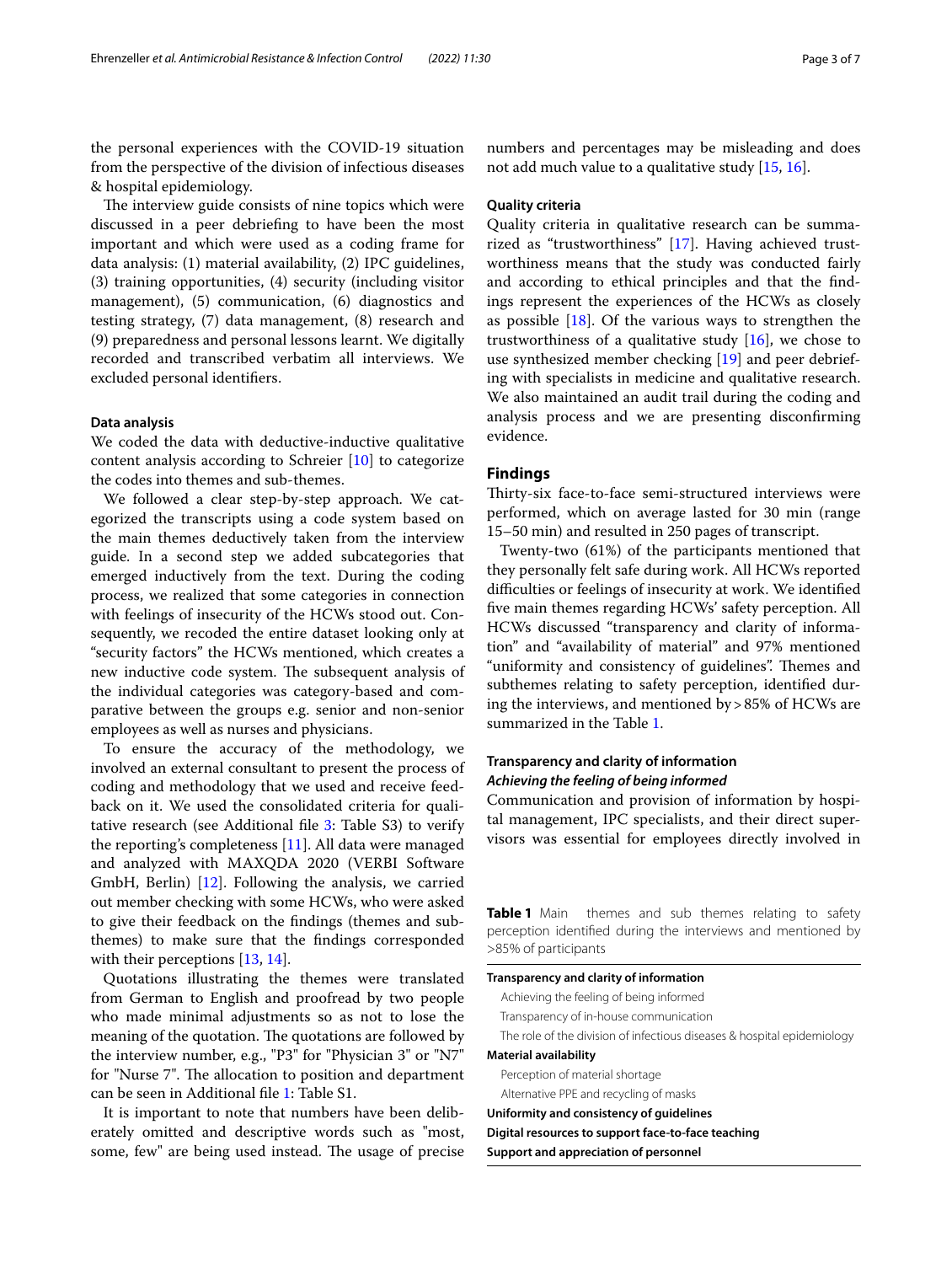patient care. The HCWs agreed that clear and precise communication was important, especially in the initial phase of a pandemic. The feeling that they were well informed directly induced a sense of security in employees as refected by the two following statements: *"I think information transfer is a very big safety gain or can create a feeling of safety.*" (P1) and "The rules of the game with *the senior doctors were: "I'll give you the information, but I don't want any complaints if I say the opposite 48 h later".*  The situation is in flux, and you have to be able to correct *misinformation." (P8).*

The feeling of being well informed differed between clinics and depended on the communication strategy of the respective chief physician. HCWs who had personal contact with members of the task force members or IPC specialists felt better informed than did other HCWs who had no personal contact.

Two employees perceived communication during the first phase of the pandemic as an "information flood", but this perception was not related to a feeling of insecurity.

#### *Transparency of in‑house communication*

Meeting protocols of the task force assemblies and information on PPE availability were not shared with all employees. This lack of information affected the employees' sense of security as illustrated by the following quotation: "*The [task force decisions] were not always communicated to the outside and it was a bit of a black box. It was "the big task force" that decides something, but it was not always clear what was decided." (P1).*

A well-placed SARS-CoV-2 information portal on the hospital internet provided a good platform for distributing specifc information. HCWs appreciated the information portal since information and directives from hospital management and IPC guidance were well organized and could be accessed easily. A list provided an overview of the current research of important studies.

Employees appreciated being able to access information such as the number of patients presenting to the test center of the hospital, and the current number of hospitalized patients with COVID-19 on the hospital internet information portal. For most HCWs, the information, which was updated regularly, satisfed their need for information and the transparent communication strengthened their trust in the hospital management as well as their sense of security in their work environment. *"Tis way, without having to violate patient safety or doctor-patient confdentiality, you can have an overview of how things are going in our hospital at any given moment: How many [patients] are in intensive care? How many [patients] are hospitalized?" (P13).*

# *The role of the division of infectious diseases & hospital epidemiology*

The division of infectious diseases & hospital epidemiology played a crucial role in ofering information to all clinics within the hospital. It provided IPC guidelines that were considered an important source of information and were regularly updated. While HCWs appreciated this openly accessible document, they found it difficult to fnd specifc answers given its size—50 pages—and the supplementary documents. As a result, several employees suggested shorter summaries concerning their specifc professions and daily tasks.

HCWs considered the direct exchange with IPC specialists by telephone or regular ward-meetings as very helpful to clarify questions regarding IPC measures and often mentioned this in connection with a resulting sense of security. Some clinics mentioned the need for more support in preparing specifc guidelines for their specialized clinics. "*I observed, my colleagues (…) who did not have such an IPC meeting, it was more difcult for them to get information. (…) If I had not had this IPC meeting, it would have been much more difcult for me." (N6)* The members of the division of infectious diseases & hospital epidemiology found it difcult to keep up to date with changing decisions on IPC, which challenged the division's ability to provide timely information to all members of the division itself and employees in other disciplines and clinics.

## **Material availability**

### *Perception of material shortage*

Some HCWs perceived that PPE (mainly masks) was in short supply, but others did not. In fact, their perception of PPE availability and their defnitions of a shortage varied greatly. Some HCWs perceived a "shortage" due to switching to alternative products: *"In the end, it wasn't a "shortage", you just had to switch to other companies and other brands, but we actually had enough." (P4)* For others, the availability of any PPE was proof that there was no shortage in the institution.

Many HCWs felt insecure because they were uncertain about PPE availability, and if so, how serious it was. This feeling of uncertainty was intensifed by three factors: (1) the instructions regarding the protective gear changed frequently, (2) alternative PPE was ofered and (3) the materials were stored in locked cabinets. The latter was considered necessary because people stole or hoarded masks.

#### *Alternative PPE and recycling of masks*

Due to global shortages of mask supplies, the hospital procured masks from alternative producers. HCWs found it challenging to use the alternative products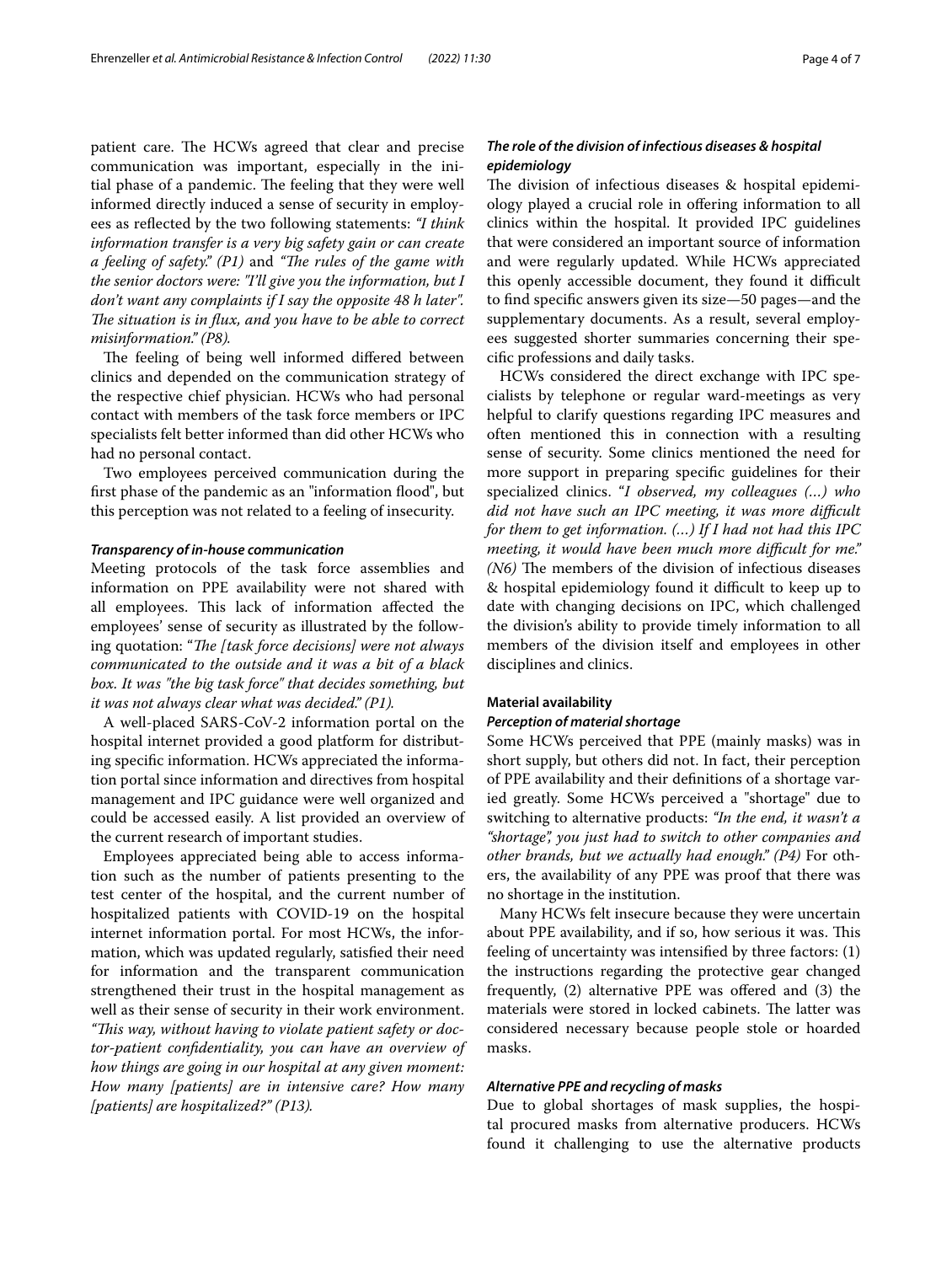because they did not ft well, were of poor quality, or were not familiar. HCWs were uncertain regarding usage of the new PPE and feared being exposed to SARS-CoV-2 during patient care. Many employees wanted clearer communication and instructions regarding the use of the diferent components of unfamiliar PPE.

Compared with employees in non-senior positions, senior doctors were less likely to perceive alternative products as a severe problem: *"Using alternative products of PPE (i.e. diferent models or brands) was usually not a problem. Whether the apron is yellow or white, or whether the mask comes from China or Germany, it doesn't matter." (P8)* However, this statement contrasts with the concerns of non-senior employees, who were very suspicious of the alternative products and were disturbed by "foreign" masks. "The feeling arose that the hospital does not *have enough [supplies of PPE] and that we therefore get second-rate products." (N8)*

Our institution introduced a policy of collecting used masks for potential recycling in case of further shortages. This policy proved challenging for almost all employees and only a few felt reassured by this measure. Given their (1) lack of familiarity with mask reuse, (2) uncertainty as to whether this was allowed by the manufacturer and 3) fear that the situation was now serious because even used surgical masks were collected. *"In the end, masks were never recycled, we never had to wear recycled masks ever. But it has always been like a sword of Damocles hanging over us and we always thought: "Oh dear, now we'll have to wear recycled masks", and nobody would have felt safe. And there were quite a few in the team who said, this would be my last day in this hospital when that happens." (N17)*

#### **Uniformity and consistency of guidelines**

HCWs frequently mentioned the lack of clarity regarding the appropriate use of PPE and uncertainty due to the changing instructions. Non-senior employees mentioned these concerns more frequently than senior employees but without diferences between the HCWs from diferent clinics.

Instructions regarding PPE use were provided and regularly updated to correspond to the current science. While these updates were perceived positively, frequent changes led to confusion and uncertainty. *"At frst it was said: "Yes, these masks are useless", then the "FFP masks are better", now I think it is said: "the FFP masks are not really useful either, rather these and…". Just to follow a clear line and clarity: "It's really like this: these masks protect, these don't, these are better." (P13)* When asked personally by employees, some IPC specialists sometimes gave answers contradicting the published guidelines, which added to the HCWs' sense of insecurity.

Many employees had the impression that the hospital's and the national recommendations for adequate PPE were adapted to the available material, which fueled HCWs' sense of uncertainty and increased their distrust in the PPE and the hospital's pandemic management. *"Somehow you had the feeling that even if you don't have these surgical masks anymore, at some point they'll start saying: "You can also sew it yourself, that's enough." Tat's just the impression we had." (N17)* Overall, however, the employees were very aware of the rapidly changing situation and recognized that the division of infectious diseases & hospital epidemiology was working to create the safest possible policies and procedures and aiming to have consistency across the entire institution.

Changes in guidance were usually published on Friday afternoon and this *"led to a lot of confusion, because some already had the new concept, others still had the old one and I think you just have to reckon with that, a hospital is very slow." (P7)* HCWs perceived the color-coding of the adjustments and short summaries of the changes to be very helpful because they helped HCWs identifying changes.

#### **Digital resources to support face-to-face teaching**

The division of infectious diseases & hospital epidemiology organized training sessions on the wards and provided support by telephone and on-site in case of uncertainties. *"Individuals did a lot of 7-day shifts to instruct the employees and actually it worked out because of individuals, because of personal contacts and not necessarily because there was already a system in place to rely on." (P19)* However, the great demand for training, especially at the beginning of the pandemic, could not be met with face-to-face training, and digital resources therefore played a major role. *"If you want to train on-site, you need a whole month to do so-that's not realistic. Therefore: video, podcast, whatever. Anything modern is good." (P8)* In-person training for people who worked only night or late shifts was difficult, as the training usually took place during the day. For these employees in particular, but not exclusively, online training was an important resource. Most of the interviewed staff found online pictorial instructions and videos on simple tasks such as donning and doffing PPE and taking swabs to be as extremely helpful. The videos standardized the procedures, which reinforced the feeling of safety and correct execution. Especially when senior employees in departments had to train non-senior employees themselves instead of receiving training from IPC specialists, they benefted from the online resources as a reference. HCWs' statements indicated that online training resources should not be seen as an alternative training method but as an addition to onsite training if the resources for the latter are available. *"I*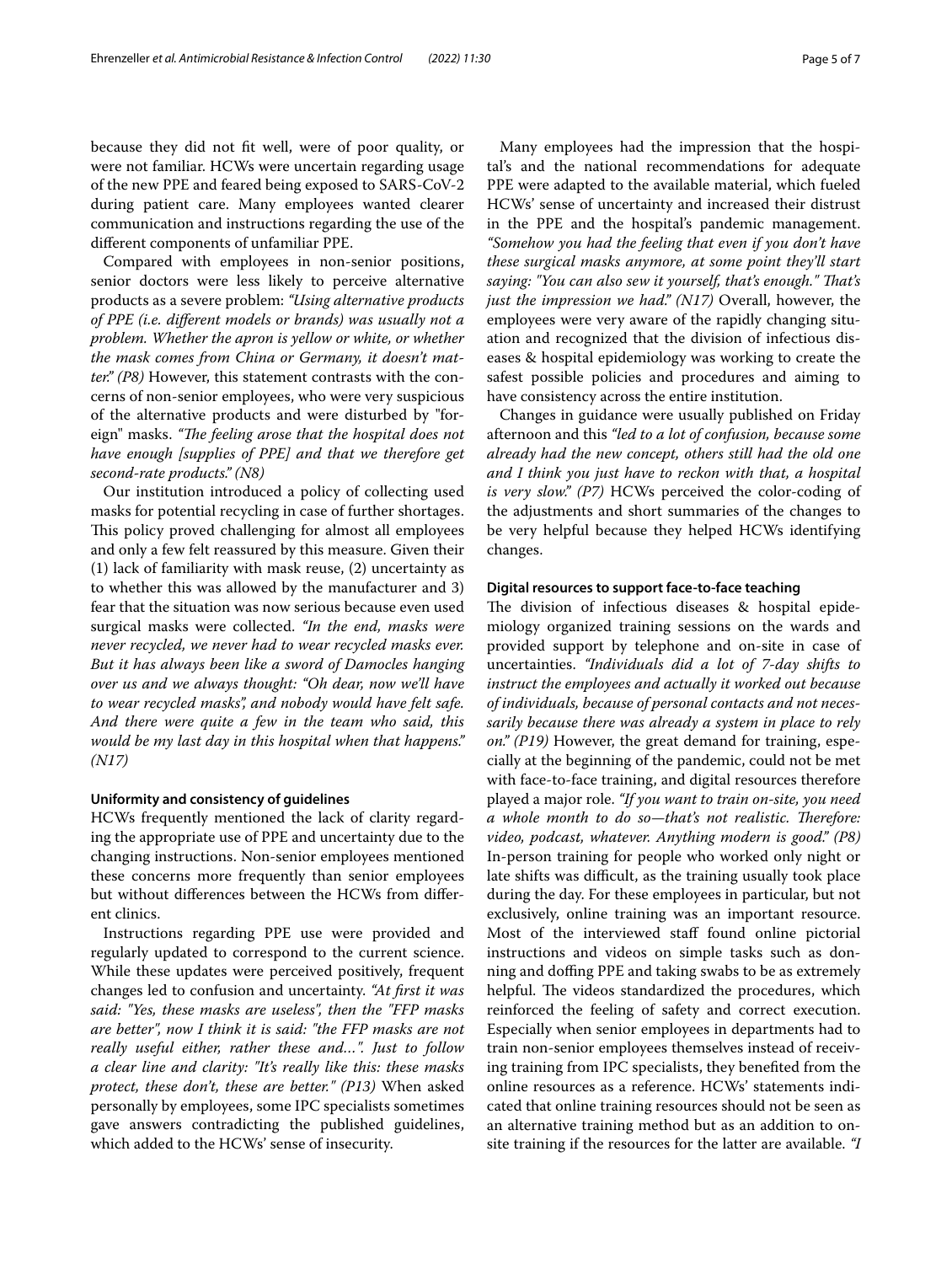*think the personal contact has always been well received. But I think that when there is a lot of demand, you can't cover that anymore, so I just think the videos are good, that they are available at all times and that you maybe do additional personal training for important aspects." (P3)* Additionally, several HCWs mentioned that doctors' training was not as thorough as that for nurses, even those from the division of infectious diseases & hospital epidemiology itself were less prepared than nurses: *"We think: "We are the specialists", but in fact, we may not be able to do it so well ourselves." (P2)* Several HCWs mentioned compulsory IPC training, which would be completed online every 2 years.

### **Support and appreciation of personnel**

During the acute phase of the pandemic, employees needed support from their direct superiors, department heads, and hospital management. Diferent support options facilitated their work and strengthened employees' sense of security and feeling of "being taken care of". These included the presence of the security service and mobile teams dedicated to obtaining nasopharyngeal swabs from asymptomatic hospitalized patients to support the nurses. The employees appreciated the fact that they could be tested quickly in the hospital's testing facility if they were symptomatic, that they had free parking near the hospital and overnight accommodation for cross-border commuters. HCWs particularly appreciated personal support from superiors including time for discussion of difcult situations, such as infections among one's team members, family members anxiety' and sick relatives who needed care.

## **Discussion**

We identifed the following institutional actions, strategies, and policies as being related to HCWs' safety perception. *First*, timely provision of clear and transparent information to all employees. As an example, transparent communication regarding the availability of PPE strengthened the feeling of safety, even if the information communicated was that specifc items of PPE were scarce. Clear and regular communication regarding the correct use of PPE can prevent misunderstandings and ambiguities. Furthermore, providing digital access to key data is of critical importance to the employees. *Second*, in-person information transfer is superior to digital resources when the goal is to strengthen the employees' perception of safety. Yet, supplementary digital resources can help reach all HCWs easily and rapidly (especially those working shifts). *Third*, to achieve uniform implementation of IPC recommendations, sufficient time must be provided to allow for the adoption of revised instructions. Regular meetings and possibilities for exchange between clinics are important to avoid inconsistencies in the implementation of the guidelines and will allow uniform adjustments to be made across an institution. *Fourth*, support and appreciation from superiors and leaders enhance HCWs' sense of security.

Our fndings are in line with other reports. Early in the course of the pandemic, Liu et al. noticed that HCWs needed support and regular intensive training [\[3](#page-6-4)]. Piché-Renaud et al. found that correct and regular training on handling PPE was necessary even beyond the settings of public health emergencies such as a pandemic [[20\]](#page-6-22). Further, Simms et al. found that HCWs' perception of PPE availability rather than the communication of numbers of critical items available afected HCWs' ability to perform work duties safely and was associated with long-term mental health consequences [\[21](#page-6-23)].

The qualitative nature of the study provides in-depth insight into the experience of a diverse group of HCWs during the pandemic. However, the generalization of the fndings is limited due to the qualitative study approach. Validity can never be truly reached in qualitative research, as the interpretation of the fndings is always infuenced by the researcher's position. As the coding was done by one researcher, we could not determine intercoder reliability. However, all material was double coded to check consistency as recommended  $[10]$  $[10]$  $[10]$ . The interviews were conducted by an early career research and medical doctorate candidate (SE) who was not known to the HCWs beforehand, thus ensuring relative neutrality and objectivity. Nevertheless, SE was perceived as an employee of the division of infectious diseases & hospital epidemiology, so that close and ongoing collaboration with this division and the project leader (STS) may have infuenced the HCWs' responses and the analysis of the fndings. Recall bias could be present, as the interviews were conducted a few months after the initial phase of the pandemic in Switzerland.

#### **Conclusion**

This study identifies institutional policies and actions, the most important of which being transparent communication, infuencing HCWs' safety perception during the frst wave of the COVID-19 pandemic. Such knowledge reveals potential areas of action critical to improving preparedness and management in hospitals faced with an infectious disease threat.

#### **Abbreviations**

COVID-19: Coronavirus disease of 2019; HCWs: Healthcare workers; IPC: Infec‑ tion prevention and control; PPE: Personal protective; SARS-CoV-2: Severe acute respiratory syndrome coronavirus 2.